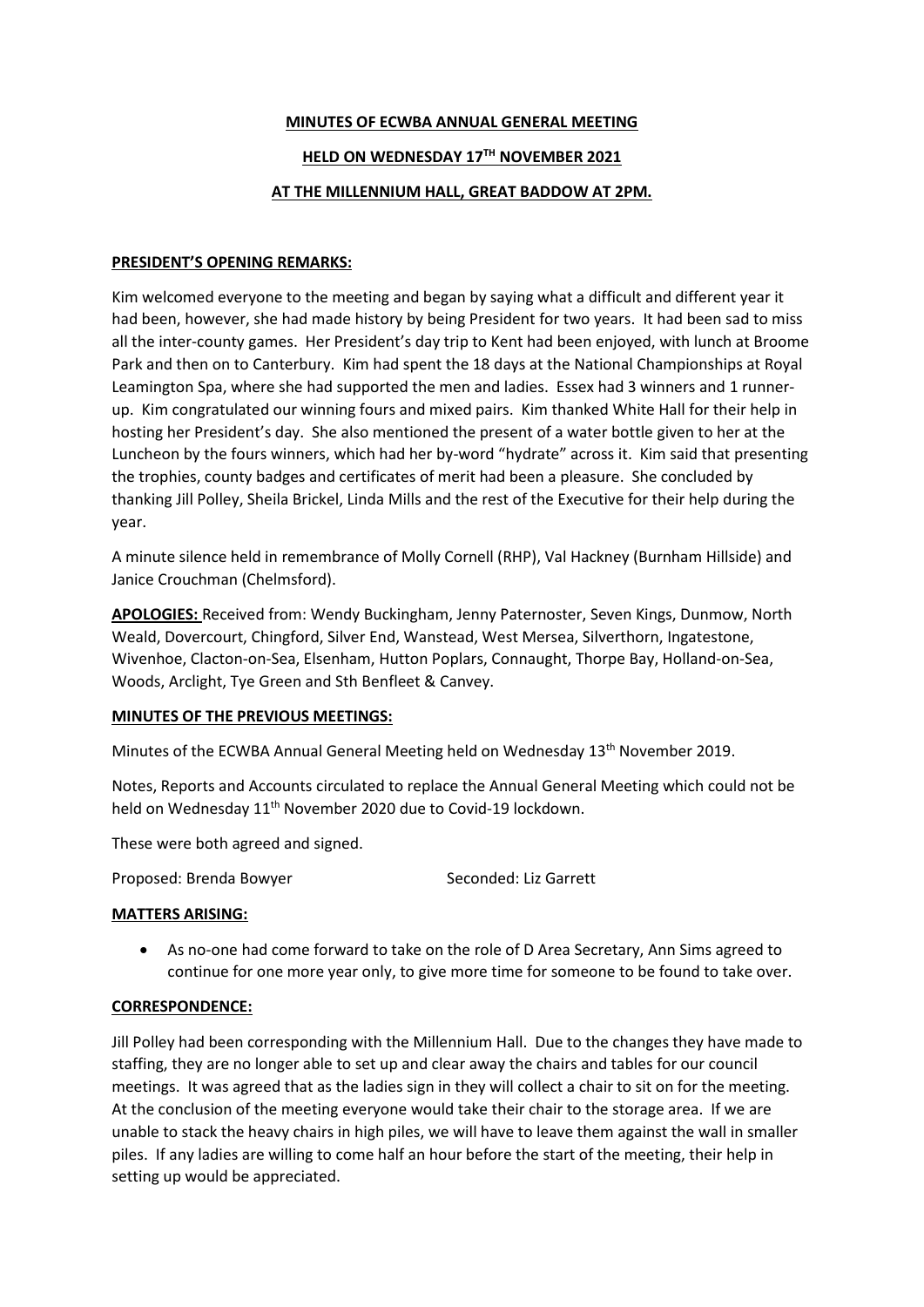## **SECRETARY'S REPORT:**

This had been previously circulated. There were no questions raised.

Adoption of the report: Proposed: Sylvia Bloomfield Seconded: Ann Sims

## **TREASURER'S REPORT:**

Jenny Hyland had taken over the Treasurer's role in July 2021 so therefore had had 6 months experience of the financial year, as well as operating the 200 club. The 200 club showed an income of £860, which was shared between the county and the 4 prize draws. Jenny had worked well with the auditor, Linda Drewe, and after adjustments, the accounts for the year ending 30th September 2021 were verified.

- **Trophy and Chain Insurance:** This had risen again and after enquiring, the insurance company would not reduce the premium. Jenny will shop around next year to see if she can obtain a better quote.
- **Leamington Expenses:** These were down this year, due to Jill Polley being unable to attend, the Amy Rose Team not going to the National Championships and only having 2 players instead of 3 in the Championship Singles, Pairs, Triples, Fours and 2 Wood Singles.
- Current Account: £18314.20. Deposit Account: £20.500. The current account has been boosted since the end of the financial year by payments of £7,237.50 for Competitions to be played in 2022, £2,451.00 for early paid Affiliation fees and £2,485 for purchase of Handbooks. Completed Competition forms are still outstanding from 24 clubs and these will be chased shortly.
- Executive Committee overheads will be paid shortly and this will amount to approximately £3,300.
- The raffle at the luncheon generated a generous £710, for which thanks were given.

Jenny concluded by saying that she is enjoying the role and is looking forward to learning more next year.

| Adoption of the report: Proposed: Ireen Parr |                       |        |  | Seconded: Christina Allen              |
|----------------------------------------------|-----------------------|--------|--|----------------------------------------|
| 200 Club Draw:                               | 1 <sup>st</sup> Prize | £51.60 |  | No. 41 Wanstead Central B.C.           |
|                                              | 2 <sup>nd</sup> Prize | £34.40 |  | No. 73 Lesley Harvey Great Baddow B.C. |
|                                              | 3 <sup>rd</sup> Prize | £21.50 |  | No. 13 Sandra Ringshaw Clockhouse B.C. |

### **BENEVOLENT FUND SECRETARY'S REPORT:**

Wendy reported that 10 years had elapsed since taking on this role.

- Benevolent Triples Day is where money is raised to support this fund. Although 2019/20 had to be cancelled due to Covid-19, the 2021 season was able to go ahead, albeit it with some restrictions.
- Thanks were given to the clubs who hosted this day and to all who donated raffle prizes. The income from this day was £370. This is shown in the copy of account together with donations made and bank interest received. After sending out 12 gifts/grants the Bank Balance stands at £9,100.29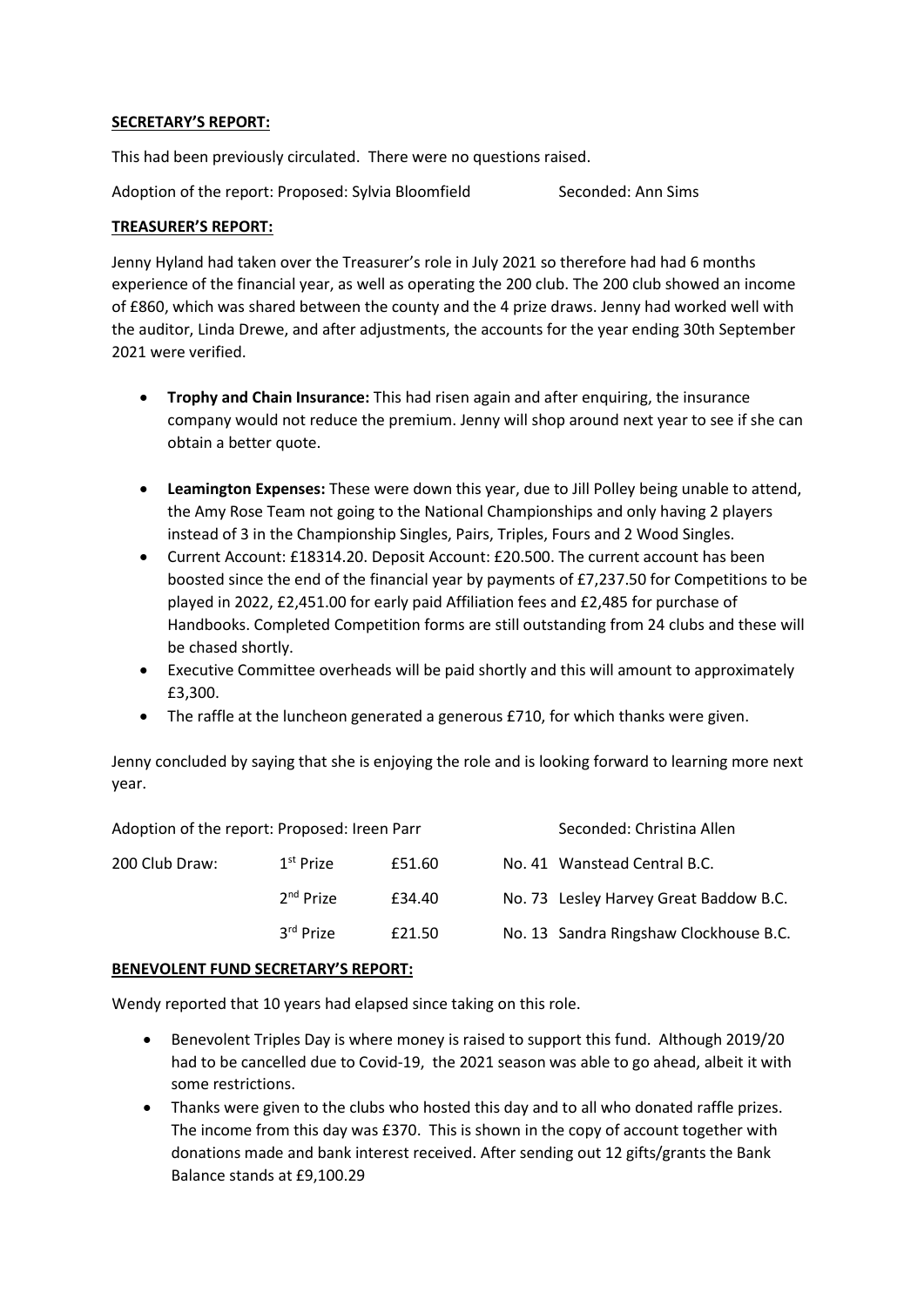Wendy concluded by saying that she hoped next year would allow everyone to get back on the green amongst old and new friends.

Adoption of the report: Proposed: Lesley Harvey Seconded: Pauline Mount

## **BOWLS ENGLAND REPORT:**

Linda reported the following:

- The impact of Covid-19 meant that the year was not normal. Bowls England had supported clubs throughout this difficult period and offered financial advice to ensure they survived.
- The National Championship finals at Leamington proved to be very different, partly due to Covid-19 restrictions, the change of play format and the introduction of viewing stands. History was made with a mixed programme of Men and Women playing their games on the same days. This was probably a trial run for the 2022 Commonwealth Games.
- Leamington was very successful for Essex this year, and everyone is to be congratulated.
- Bowls England will need to look at some areas because some games finished very late and there was restricted access to Leamington Bowls Club bar and refreshment area on several days, resulting in long queues to obtain refreshments.
- 2022 National Competitions: Entry is now available via the Bowls England Competition portal. The following games format will be used in 2022:

| <b>Champion of Champions/Senior Singles</b>                                | 21 shots |         |  |  |
|----------------------------------------------------------------------------|----------|---------|--|--|
| Mixed/Senior/Family Pairs                                                  | 18 ends  | 3 bowls |  |  |
| Mixed Fours                                                                | 18 ends  | 2 bowls |  |  |
| Club Two Fours/Tony Allcock Trophy                                         | 18 ends  | 2 bowls |  |  |
| National Top Club all disciplines to mirror National Championship formats. |          |         |  |  |

Adoption of the report: Proposed: Carole Riley Seconded: Kathy Larkin

**ADMINISTRATIVE EXPENSES:** No changes to be made. They will be reviewed next year.

## **PRESENTATIONS:**

Retiring Officer: A presentation was made to Ann Sims the retiring D Area Secretary on behalf of the county.

County Badges: These were presented to Ann Powell (Brentwood), Jackie Seal (Fairwood) and Penny Hill (Courtauld Halstead)

### **ELECTION OF OFFICERS:**

President Mrs Jennifer Spearman Upminster SVP VACANT JVP VACANT Hon. Sec. Mrs Jill Polley Hon. Treas. Mrs Jenny Hyland Hon. Ass. Sec. Mrs Sheila Brickel Hon. Comp. Sec. Mrs Jill Polley Hon. Ben. Sec. Mrs Wendy Buckingham Bowls Eng. Del. Mrs Linda Mills